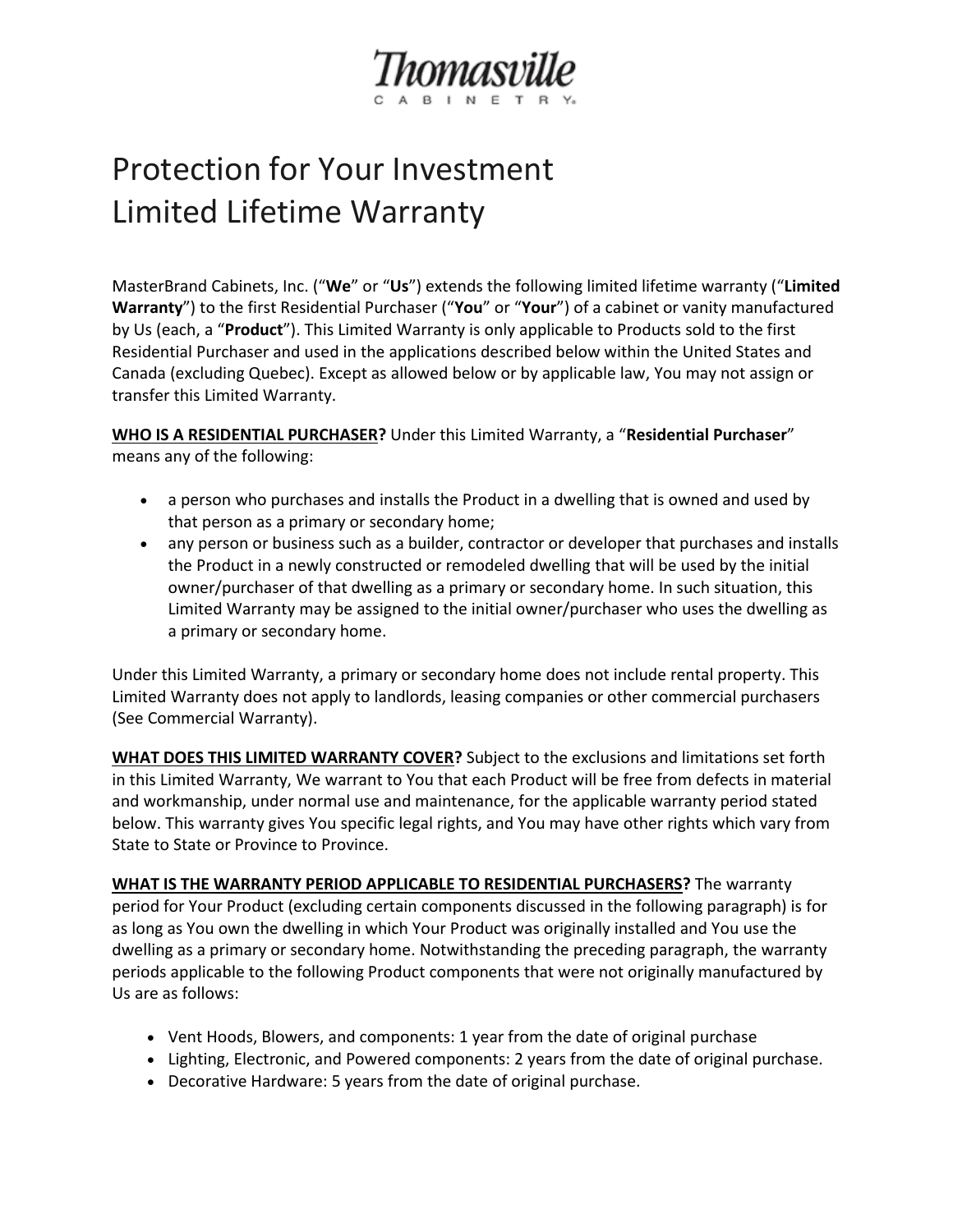**DISCLAIMER OF OTHER WARRANTIES:** THIS LIMITED WARRANTY IS OUR SOLE AND EXCLUSIVE WARRANTY WITH RESPECT TO THE PRODUCTS. ALL IMPLIED WARRANTIES ARE STRICTLY LIMITED TO THE DURATION OF THE LIMITED WARRANTY APPLICABLE TO THE PRODUCT AS STATED ABOVE, INCLUDING BUT NOT LIMITED TO, ANY WARRANTY OF MERCHANTABILITY OR OF FITNESS FOR A PARTICULAR PURPOSE. Some States do not allow limitations on how long an implied warranty lasts, so the above limitation may not apply to You.

**WHAT THIS LIMITED WARRANTY DOES NOT COVER (EXCLUSIONS):** The Limited Warranty does not apply to any Product:

- 1. installed or used outdoors;
- 2. used for purposes for which it is not designed or intended by Us;
- 3. which has been subjected to misuse, vandalism, abuse, negligence, accident, or unauthorized modifications;
- 4. which has been improperly stored (if the Product must be stored, it should be covered and stored in a humidity and temperature controlled environment, away from direct sunlight);
- 5. which has been improperly installed, cleaned, or maintained (for more information regarding the proper use and care of the Product, please consult the applicable Use and Care Instructions that accompanied the Product or that can be found at [www.thomasvillecabinetry.com/care-and-cleaning;](http://d01.thomasvillecabinetry.com/get-started/love-your-space/care-and-cleaning)
- 6. which has been subjected to improper temperature, moisture and/or humidity extremes (temperature outside the range of 50-85°F (10-29°C) and humidity outside the range of 30- 55% are considered extreme);
- 7. damaged by fire, flood, acts of God, or other external causes beyond our control; and/or
- 8. exhibiting normal wear and tear.

In addition, natural woods may vary in color and characteristics and exhibit subtle changes as they age. For example, painted doors, drawer fronts, and face frames may eventually have visible cracking around the joint area, and cabinet colors may darken or lighten over time. Sunlight, smoke, and other environmental conditions may also affect the color and integrity of the Product's finish or appearance over time. These variations are considered to be the nature of the material in relation to their environmental exposure and are not covered under this Limited Warranty.

Certain household cleaners and other substances may also affect the color and integrity of the Product's finish or appearance over time. Do not use abrasive cleaners, cleaners that contain chlorine, acidic cleaners, scuffing sponges or steel wool because they may scratch and affect the color or finish of the Product. Any such effects on the color and/or integrity of the finish or appearance over time are not considered defects in material or workmanship and are not covered by this Limited Warranty.

**SOLE AND EXCLUSIVE REMEDY:** In the event of a defect in the workmanship or materials of a Product or Product component occurring during the warranty period described above, We will, at our option, repair or replace any defective Product or Product component; provided, if it is not commercially feasible to repair or replace a defective Product or Product component, We may refund the original price paid by You for the defective Product or Product component, or provide a credit towards a similar type of product sold by Us. The foregoing are Your sole and exclusive remedies for any Product defect or non-conformity. By way of example but not limitation, the following costs and expenses are not covered by this Limited Warranty: (1) labor costs for the original installation, removal, or reinstallation of the Product, or defective part thereof; (2) labor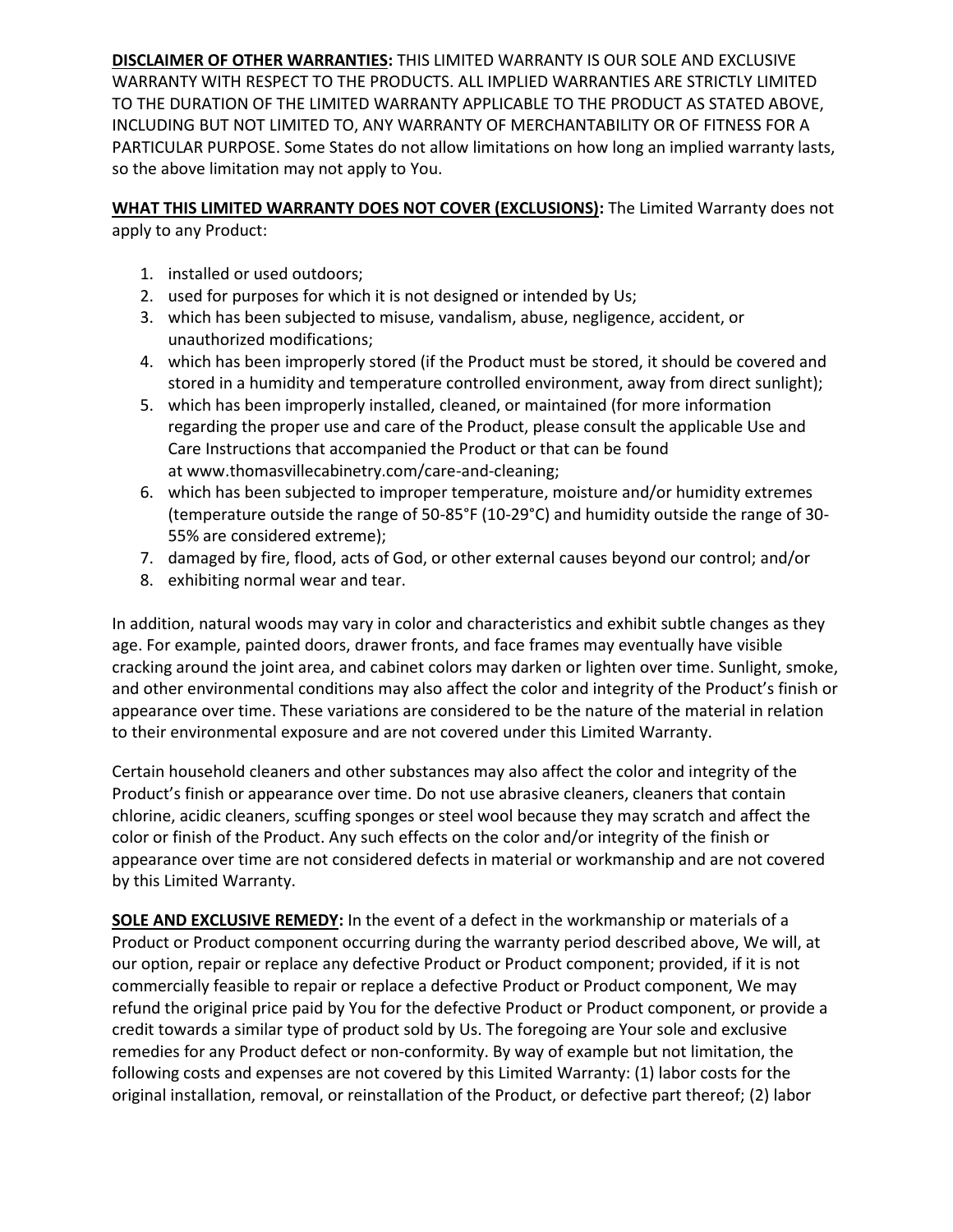costs or material charges for the removal, reinstallation, repainting, refinishing or replacement of any other items or building materials which must be removed, replaced, reinstalled, or refinished in order to repair or replace the defective Product or component. For example, costs associated with the following will not be reimbursed: counters, sinks, tiles, flooring, accessories, appliances or plumbing fixtures. When a claim for warpage, joint separation or wood growth is submitted, We may, at our option and after inspection, defer action for up to 12 months to allow the Product to acclimate to the installed environment. Further, We reserve the right to modify or alter any Product design, specifications or materials without obligation to make similar changes to Products previously manufactured or sold by Us.

The repair or replacement remedies offered by Us under this Limited Warranty are contingent on the current Product offerings of styles and construction options within our Product line at the time a warranty claim is made by You. If a valid warranty claim is filed for an obsolete Product, We reserve the right, at our sole option, to honor its repair or replacement obligations under this Limited Warranty by either: (1) replacing the affected Product or component with a new Product or component of the same or approximate style or color from our current Product line or offerings; or (2) replacing the affected Product or component to achieve a uniform appearance with a similar or comparable product style or approximate color of the originally purchased style. If a Product or components are replaced or repaired, We cannot guarantee an exact match with the finish or appearance of other products or fixtures installed at Your dwelling. This is due to changes that may occur during the Products' natural aging process, affecting its color and/or grain.

**LIMITATION OF LIABILITY:** The remedies described above are Your sole and exclusive remedies and our entire liability for any breach of this Limited Warranty. Our total liability shall under no circumstances exceed the actual amount paid by You for the defective product. Further, We shall not under any circumstances be liable for any consequential, indirect, incidental, special or punitive damages or losses (including lost profits), even if this Limited Warranty is deemed to have failed of its essential purpose. Some States and Provinces do not allow the exclusion or limitation of incidental or consequential damages, so the above limitation or exclusion may not apply to You.

**HOW DO YOU OBTAIN WARRANTY SERVICE?** This Limited Warranty can also be found online at [www.thomasvillecabinetry.com/warranty.](http://d01.thomasvillecabinetry.com/get-started/love-your-space/warranty) To obtain more information regarding the Product or to make a claim under this Limited Warranty, contact one of our authorized dealers or distributors, who will arrange for inspection of the Product. A dated sales receipt as proof of purchase is required to obtain benefits from this Limited Warranty. If you have difficulty obtaining assistance, please write to:

MasterBrand Cabinets, Inc Attn: Consumer Affairs One MasterBrand Cabinet Drive P.O. Box 420 Jasper, IN 47547-0420